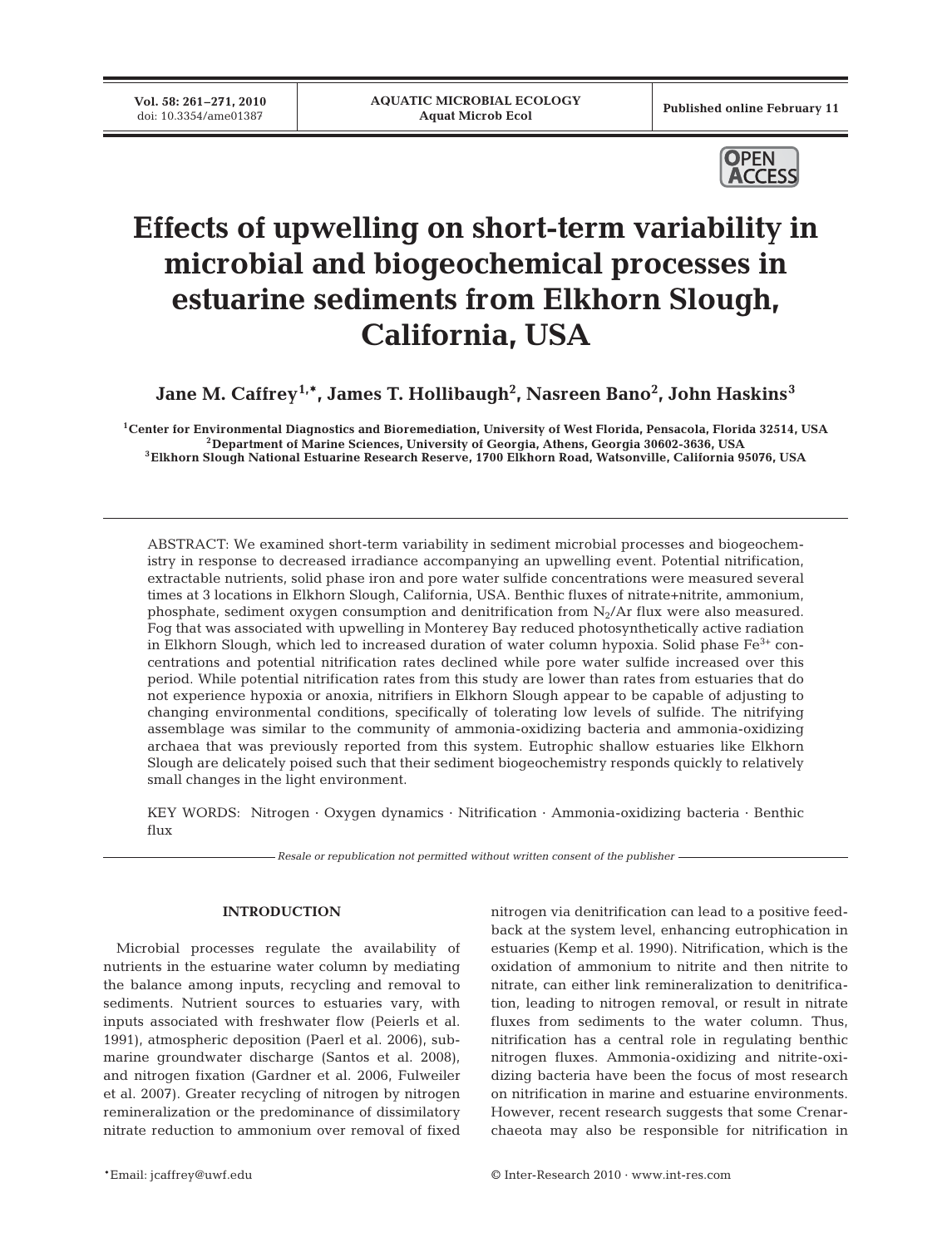these environments (Francis et al. 2005, Konneke et al. 2005, Treusch et al. 2005). Nitrification rates have been correlated with the abundance of ammonia-oxidizing archaea (AOA) in coastal waters (Wuchter et al. 2006, Beman et al. 2008). In a comparison of 6 different estuaries, the best factors predicting potential nitrification rates were sediment chl *a*, salinity, bottom water dissolved oxygen (DO) and abundance of AOA (Caffrey et al. 2007a).

The seasonal variation of benthic microbial processes has been thoroughly studied, with temperature often controlling sediment processes in temperate estuaries (Cowan et al. 1996). Other important factors include seasonality of freshwater flows and nutrient loading, organic matter deposition from spring phytoplankton blooms, and bottom water DO concentrations. Sediment denitrification rates are often enhanced following pulses of nitrate enriched river water (Nedwell & Trimmer 1996, Caffrey et al. 2003). Nutrients also stimulate phytoplankton and macroalgal production that is subsequently deposited in sediments, leading to increased benthic respiration, nutrient regeneration (Jensen et al. 1990, Vidal et al. 1997, Grenz et al. 2000) and hypoxia (DO  $<$  2 mg l<sup>-1</sup>) or anoxia (DO = 0 mg  $l^{-1}$ ; Viaroli & Christian 2003).

Less is known about daily variation in benthic microbial processes. In estuarine sediments with a water column depth that is >20 m, daily variation in benthic fluxes (Nakamura 2003) and denitrification rates (Hietanen & Kuparinen 2008) is minimal. However, in shallow subtidal or intertidal sediments, variations in water level, temperature and light affect microphytobenthos productivity (Miles & Sundbäck 2000), which in turn affect microbial processes and benthic nutrient fluxes (Feuillet-Girard et al. 1997, Porubsky et al. 2009).

In isolated eutrophic lagoons and ponds, diel changes in primary production can lead to shifts in DO concentrations from oxic to anoxic (Krause-Jensen et al. 1996, Viaroli & Christian 2003), along with changes in the speciation and redox state of reactive elements and compounds (Beck & Bruland 2000). In addition to being dependent on oxygen as an electron acceptor, nitrification and other aerobic microbial processes are also influenced by reactive iron, which can provide protection from inhibition by sulfide (Dollhopf et al. 2005). Anoxia and hypoxia occur in many estuarine and marine environments (Diaz & Rosenburg 2008). How does the microbial community, particularly nitrifiers, respond to intermittent periods of hypoxia? We hypothesize that extended periods of hypoxia will reduce the activity of nitrifiers in estuarine sediments. This study examines sediment biogeochemistry over a 7 d period before and during hypoxic events in Elkhorn Slough, CA.

# **MATERIALS AND METHODS**

**Study area.** Elkhorn Slough is a small estuary in central California that connects an intensively farmed watershed with Monterey Bay. Native grasses border the lower slopes of Upper Azevedo Pond (subsequently referred to as Azevedo Pond), while the upper portions of this subwatershed are farmed for strawberries. Both North Marsh and South Marsh sites are in the Elkhorn Slough National Estuarine Research Reserve (NERR). Land use in the upper portions of North and South Marsh subwatersheds beyond the Reserve boundary is primarily residential and agricultural.

Tides in Elkhorn Slough are mixed semidiurnal with 2 unequal high and low tides every 25 h. A railroad bridge restricts tidal exchange between Azevedo Pond and the main channel of Elkhorn Slough. North Marsh has little exchange with the main channel because the tide gate is set so that exchange only occurs on high spring tides. South Marsh has regular tidal exchange with the main channel, although flow is slightly restricted by a railroad bridge.

Nutrient loading to Elkhorn Slough is dominated by runoff during the winter rainy season and by upwelling during the dry season (Chapin et al. 2004, Caffrey et al. 2007b). Pulses of high nitrate following rain events enhance primary production in the upper Slough and in areas with restricted circulation (Caffrey et al. 2007b). Previous studies have shown that sites that are influenced by agricultural runoff have greater recycling of nutrients and decreased removal processes, such as denitrification, than sites in the Reserve (Caffrey et al. 2003).

**Sampling design.** Water column and sediment samples were collected at or just following low tide (lower low water) from 3 sites: Azevedo Pond (36° 50' 44.64'' N, 121° 45' 13.24'' W), North Marsh (36° 50' 04.75'' N, 121° 44' 18.33'' W), and South Marsh (36° 49' 05.00'' N, 121° 44' 21.83'' W) (Fig. 1). Water depth at each site during lower low water was ~0.5 m. Each site was sampled  $3\times$  for potential nitrification rates, extractable nutrients, solid phase Fe, and pore water sulfide. In addition, benthic fluxes were measured once at Azevedo Pond on July 13, 2005 and at South Marsh on July 14, 2005. The sampling sites were adjacent to the NERR System-Wide Monitoring Program water quality monitoring sites where temperature, salinity, DO, pH, turbidity and water level are measured at 0.5 h intervals. Water samples were GF/F filtered for the analysis of nitrate+nitrite  $(NO_3^-+NO_2^-)$ , ammonium  $(NH_4^+)$ , and dissolved inorganic phosphorus (DIP), and the filters were analyzed for chl *a*.

**Sediment analyses.** Nine sediment cores (corer i.d. 4.6 cm) were collected for potential nitrification, extractable  $NH_4^+$ ,  $NO_3^-+NO_2^-$ , DIP, solid phase  $Fe^{2+}$ ,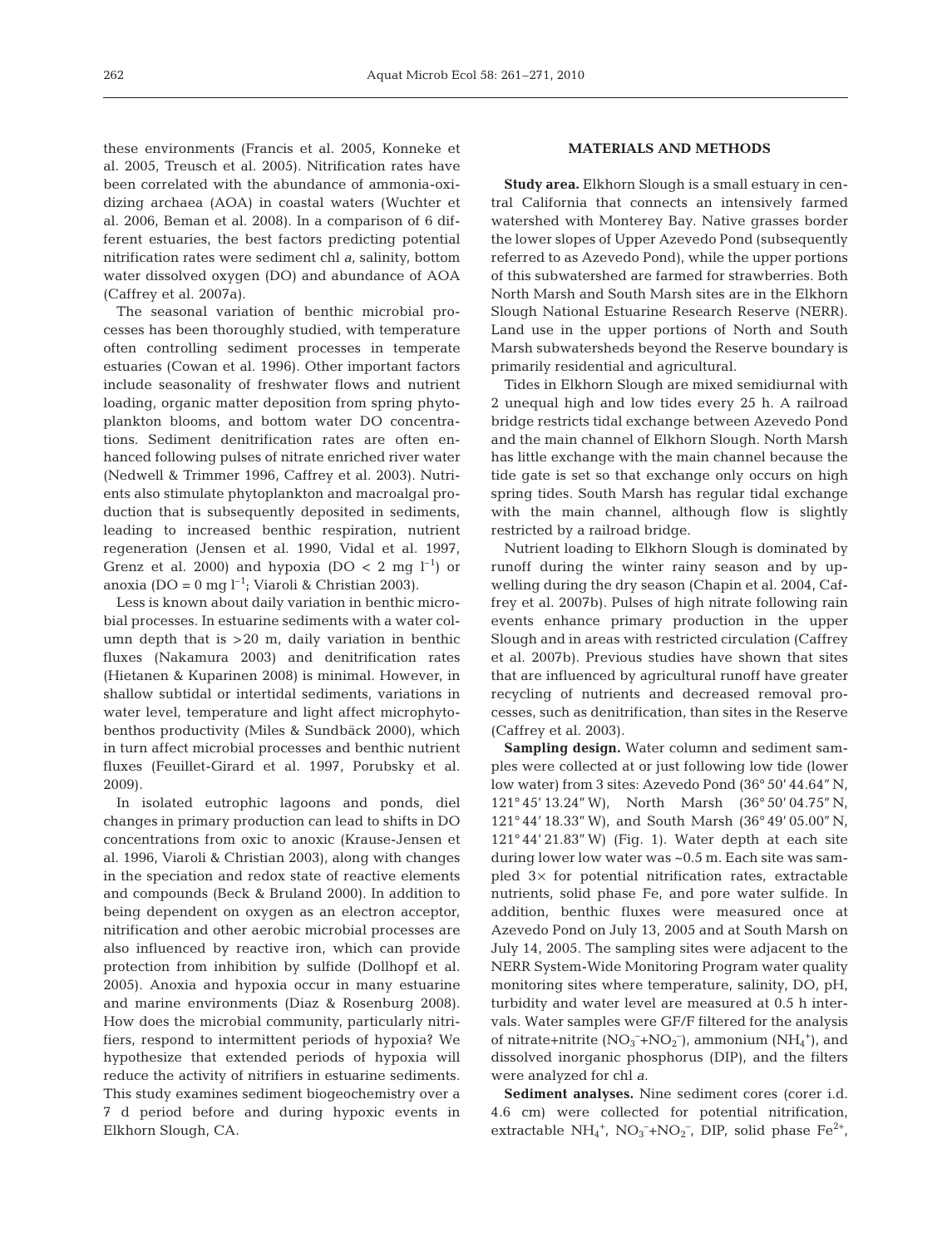

Fig. 1. Locations of (O) sampling sites in Elkhorn Slough, California, USA, (stars) benthic flux sampling sites from previous studies, and (h) CIMIS (California Irrigation Management Information System) climate sites and the MBARI (Monterey Bay Aquarium Research Institute) M2 buoy

total Fe, pore water sulfide, sediment chl *a* concentration, water and organic carbon content. Sediments from 3 cores were sectioned into 0–0.5, 0.5–1, 1–2 and 2–4 cm layers for the measurement of extractable nutrients. A second set of triplicate cores was sectioned into 0–0.5, 0.5–1, 1–2 and 2–4 cm layers for the determination of pore water and organic carbon content. The top 0–0.5 cm layer was also used for potential nitrification rate measurements, sediment chl *a* analyses and nitrifier assemblage composition. Duplicate samples for potential nitrification were taken from the top layer to give 6 replicates. The third set of triplicate cores that were used for Fe and sulfide analyses was sectioned into individual 0–1, 1–2 and 2–4 cm layers in a nitrogen-filled glove bag. Sediment sections were placed in centrifuge tubes and spun for 15 min at 3000 rpm. Overlying water was removed for sulfide analyses and sediment was retained for Fe analysis.

Potential nitrification rate was measured by incubating 1 g of sediment with 50 ml of GF/F filtered bottom water and ammonium chloride (500 µM final concentration) (Henriksen et al. 1981) at room temperature  $(-22^{\circ}C)$  in the dark on a shaker table. Initial  $(0 h)$  and final (24 h) samples were collected and GF/F filtered into sample vials and frozen immediately. Samples were analyzed for  $NO_3^- + NO_2^-$  and  $NO_2^-$ . Extractable nutrient concentrations were determined by adding 1 M NaCl (10 ml  $[10 \text{ g wet sediment}]^{-1}$ ).

Triplicate cores (corer i.d. 8 cm) were collected at Azevedo Pond and South Marsh sites for use in measuring benthic fluxes. In the laboratory, overlying water was replaced with fresh bottom water that was gently siphoned over the cores to minimize resuspension of sediments. An additional tube containing only water was incubated as a control. Magnetically driven stir bars were used to mix the water at speeds below the resuspension threshold. Cores were incubated in the dark at *in situ* temperatures for 5 h, with samples being removed hourly (with replacement of bottom water) for the determination of the  $N_2/Ar$  ratio, DO,  $NH_4^+$ ,  $NO_3^- + NO_2^-$  and DIP concentrations.

**Analytical techniques.** NH4 <sup>+</sup> and DIP were analyzed on a flow injection autoanalyzer (Lachat Quickchem Series 8500) using the Quikchem methods 31-107-06- 1-B (Liao 2003) for  $NH_4^+$  and 31-115-01-1-I (Ammerman 2003) for DIP.  $NO_3^- + NO_2^-$  and  $NO_2^-$  were analyzed on the same flow injection autoanalyzer using Quikchem method 31-107-04-1-A (Diamond 1997). Total sulfide in pore water was analyzed using a Ag/AgCl electrode. Following the removal of pore water for sulfide analysis, sediments were extracted with 0.5 N HCl for the analysis of solid phase iron concentrations (Kostka et al. 2002). Ferrozine was used to measure  $Fe<sup>2+</sup>$ , hydroxylamine was used to reduce total Fe to  $Fe^{2+}$ , and  $Fe^{3+}$  was calculated by difference. Sediment chlorophyll samples were extracted in 10 ml of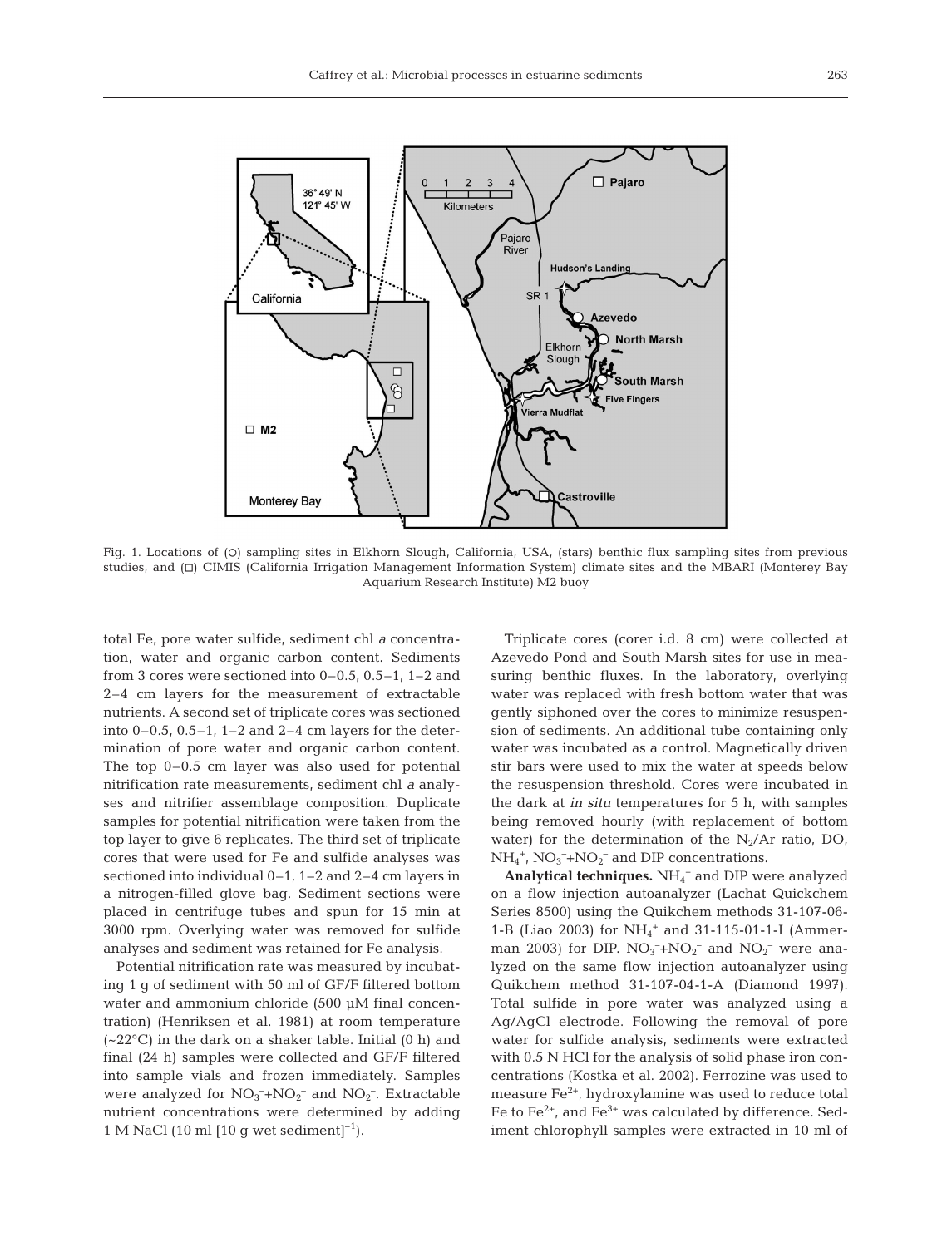90% acetone, sonicated and read after 24 h on a fluorometer (Turner Designs) (Welschmeyer 1994). The  $N_2/Ar$  ratio in water samples that were preserved with  $1\%$  ZnCl<sub>2</sub> was analyzed on a membrane inlet mass spectrometer (Kana et al. 1994) at the University of Georgia (S. Joye Laboratory). We used the Winkler method to measure DO concentrations (Parsons et al. 1984). Sediment samples were dried at 80°C for 24 h to determine water content. Organic content was determined on dried sediments by loss on ignition after combustion at 500°C for 1 h. Sediment grain size was determined using the method of Folk (1974), although we only report percent sand.

**Nitrifier assemblage composition.** We examined the composition of the ammonia-oxidizing archaea (AOA) and ammonia-oxidizing bacteria (AOB) assemblages in surficial (0–0.5 cm) sediments from the first sampling period. DNA was extracted from sediment samples using a soil DNA kit (UltraClean, MoBio) according to the manufacturer's recommendations. AOA *amoA* genes (635 bp fragment) were amplified using the primers Arch-*amoA*F (5'-STAATGGTCTGGCTTA-GACG-3') and Arch-*amoA*R (5'-GCGGCCATCCATC TGTATGT-3') (Francis et al. 2005). AOB 16S rRNA genes (1.1 kb) were amplified with the nitA and nitB primer set (Voytek & Ward 1995). PCR products of appropriate size were recovered from an agarose gel using a gel extraction kit (QiaSpin, Qiagen), and cloned with the TOPO-TA cloning kit (Invitrogen). White colonies were selected randomly and grown in freezing medium in 96-well deep plates (Maniatis et al. 1982). Plasmids were extracted and sequenced at a commercial facility (SeqWright; DNA Technology Services) using the M13F and M13R vector primer. Neighbor-joining phylogenetic trees were constructed from the sequences using Jukes-Cantor distances. Bootstrap analysis was used to estimate the reliability of phylogenetic reconstructions (100 replicates).

**Data sources and analysis.** We obtained solar radiation and air temperature data for 2 sites (Fig. 1), Castroville and Pajaro, from the California Irrigation Management Information System (CIMIS; www.cimis.water.ca.gov/ cimis/welcome.jsp). Elkhorn Slough NERR collects weather data, including photosynthetically active radiation (PAR), at the South Marsh site. Water temperature data from Monterey Bay at the M2 buoy (36.7° N, 122.39° W) were obtained from the Monterey Bay Aquarium Research Institute (www.mbari.org) (Fig. 1).

ANOVA was performed on potential nitrification, sediment chlorophyll, pore water nutrient and sulfide concentrations and solid phase iron concentrations. For potential nitrification and sediment chlorophyll data, a 2-factor ANOVA testing the effects of site, time and the interaction term was conducted. A 3-factor ANOVA testing the effects of site, time, depth and interaction terms was conducted for the other variables. *Post hoc* least significant difference (LSD) tests were used to determine significant differences in treatment means. Correlation analysis was used to examine relationships among environmental variables. *t*-tests were used to test for differences in benthic fluxes between Azevedo Pond and South Marsh. Data were normalized by log transformation before analysis when necessary. A principal components analysis (PCA) included PAR, water column characteristics (salinity, temperature, overlying water DO and  $NO_3^-+NO_2^-$  concentrations) and sediment characteristics (chl *a*, pore water sulfide, extractable  $NH_4^+$  and P).

#### **RESULTS AND DISCUSSION**

#### **Physical setting**

Elkhorn Slough was affected by upwelling that occurred in Monterey Bay between July 11 and 22, 2005. Upwelling of deep water reduced surface water temperatures in Monterey Bay by 3°C (Fig. 2). The July 12–15 period of most intense upwelling was accompanied by the formation of fog along the coast, lower air temperatures and reduced solar radiation (Fig. 2). Reduction in solar radiation was greatest closest to the mouth of the Slough near the Castroville site and less inland at the Pajaro site (Fig. 2). The average daily water temperatures at Azevedo Pond and South Marsh also declined by  $\sim$ 2 $\degree$ C during this period, while average daily temperature at North Marsh showed little change (Table 1). DO concentrations were highest during mid-day and lowest at night in all 3 sites (Fig. 3). Nighttime DO declined over the sampling period as upwelling intensified, particularly at Azevedo and South Marsh, leading to longer periods of hypoxia (DO  $< 2$  mg l<sup>-1</sup>; Table 1). Daily integrated PAR was significantly negatively correlated with the duration of hypoxia ( $r = -0.69$ ,  $p = 0.04$ ).

## **Water column characteristics**

Azevedo Pond had the greatest salinity range, with values ranging from 31.6 to 40. Salinity ranges in North Marsh and South Marsh were 31.9 to 37.9 and 32.4 to 34.2, respectively. Low values occurred at higher high water in all sites, reflecting the incursion of Monterey Bay water (data not shown), while high values occurred because of evaporation (Largier et al. 1997). Water column nutrients at the sites ranged from 0.6 to 7.1 µM  $NO_3^- + NO_2^-$ , <0.5 to 6.4 µM  $NH_4^+$  and between 1.3 and 8.1 µM DIP (Table 1).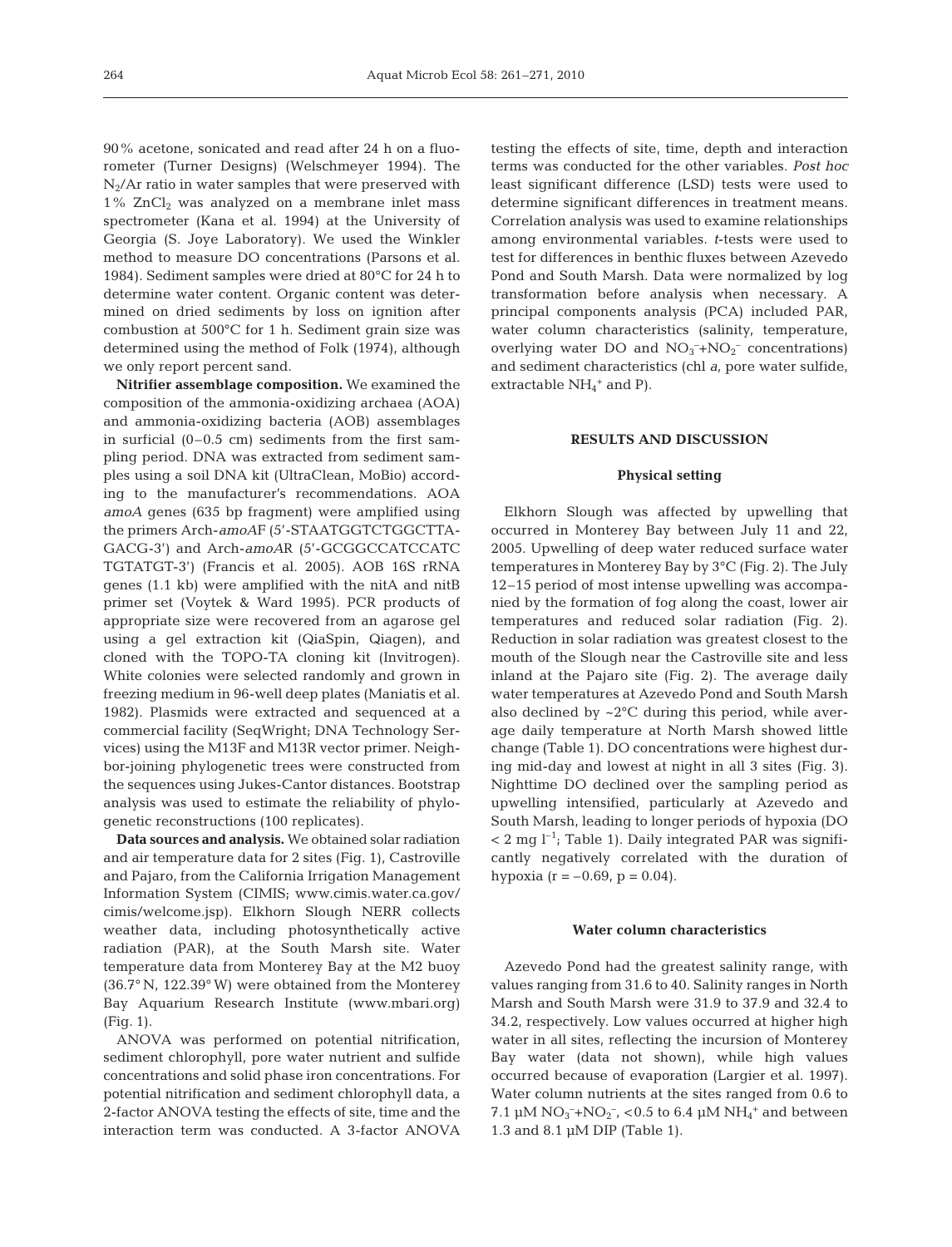The North and South Marsh sites were characterized by fine grain sediments (12% or less sand), a high water content (~70%) and an organic content between 9 and 10% (Table 2). In contrast, Azevedo Pond had



Fig. 2. Surface water temperature (°C) from Monterey Bay M2 buoy, daily integrated solar radiation  $(W m^{-2})$  and hourly air temperature (°C) at Castroville and Pajaro. Arrow: start of upwelling. Dates are mo/d

sandy sediments (97%), a low water content (21%) and low organic matter content (0.7%) (Table 2). Sediment chl *a* ranged from 9.3 to 28.7  $\mu$ g cm<sup>-2</sup> (Table 1). The ANOVA revealed that both sampling site and date were significant factors (ANOVA  $p < 0.001$ ), with the *post hoc* LSD test showing significantly lower concentrations at the South Marsh site than at Azevedo Pond or North Marsh.

Nutrient concentrations that were measured in sediment extracts varied among sites and with date and depth in the sediment (Fig. 4). Extractable  $NH_4^+$  and



Fig. 3. Dissolved oxygen (DO; mg  $l^{-1}$ ) in South Marsh, North Marsh and Azevedo Pond. Arrow: start of upwelling. Vertical boxes: time of sampling. Dates are mo/d

Table 1. Duration of water column hypoxia  $([O_2] < 2$  mg  $I^{-1}$ ) during the 24 h immediately prior to sampling. Temperature, nutrient concentration, and sediment chl *a* concentrations on each sampling date are also shown. Upwelling began on July 11, 2005. Dates are mo/d

| Site/sampling date | Hypoxia<br>duration (h)    | Temperature<br>$(^{\circ}C)$ | $NO_3^- + NO_2^-$<br>$(\mu M)$ | $NH4+$<br>$(\mu M)$ | DIP<br>$(\mu M)$ | Sediment chl a<br>$(\mu g \text{ cm}^{-2})$ |
|--------------------|----------------------------|------------------------------|--------------------------------|---------------------|------------------|---------------------------------------------|
| Azevedo Pond       |                            |                              |                                |                     |                  |                                             |
| 7/11               | $\overline{4}$             | 22.2                         | 0.9                            | 6.0                 | 4.1              | $28.7 \pm 4.1$                              |
| 7/16               | 10.5                       | 20.8                         | 0.6                            | 3.2                 | 8.1              | $26.8 \pm 2.7$                              |
| 7/18               | 11                         | 20.7                         | $2.2\,$                        | < 0.5               | 1.3              | $24.3 \pm 3.9$                              |
| North Marsh        |                            |                              |                                |                     |                  |                                             |
| 7/12               | $\overline{0}$             | 22.7                         | 1.0                            | 2.5                 | 2.3              | $28.1 \pm 3.1$                              |
| 7/16               | 4                          | 22.4                         | 0.6                            | 6.4                 | 3.1              | $26.7 \pm 3.4$                              |
| 7/19               | 7                          | 20.0                         | 0.6                            | 0.8                 | 1.9              | $11.3 \pm 0.2$                              |
| South Marsh        |                            |                              |                                |                     |                  |                                             |
| 7/12               | $\overline{ }$<br><b>T</b> | 20.9                         | 2.0                            | 3.9                 | 2.2              | $11.3 \pm 0.7$                              |
| 7/16               | 3.5                        | 19.7                         | 1.4                            | 6.0                 | 3.4              | $9.3 \pm 0.6$                               |
| 7/19               | 4.5                        | 18.1                         | 7.1                            | 3.8                 | 2.3              | $13.5 \pm 1.6$                              |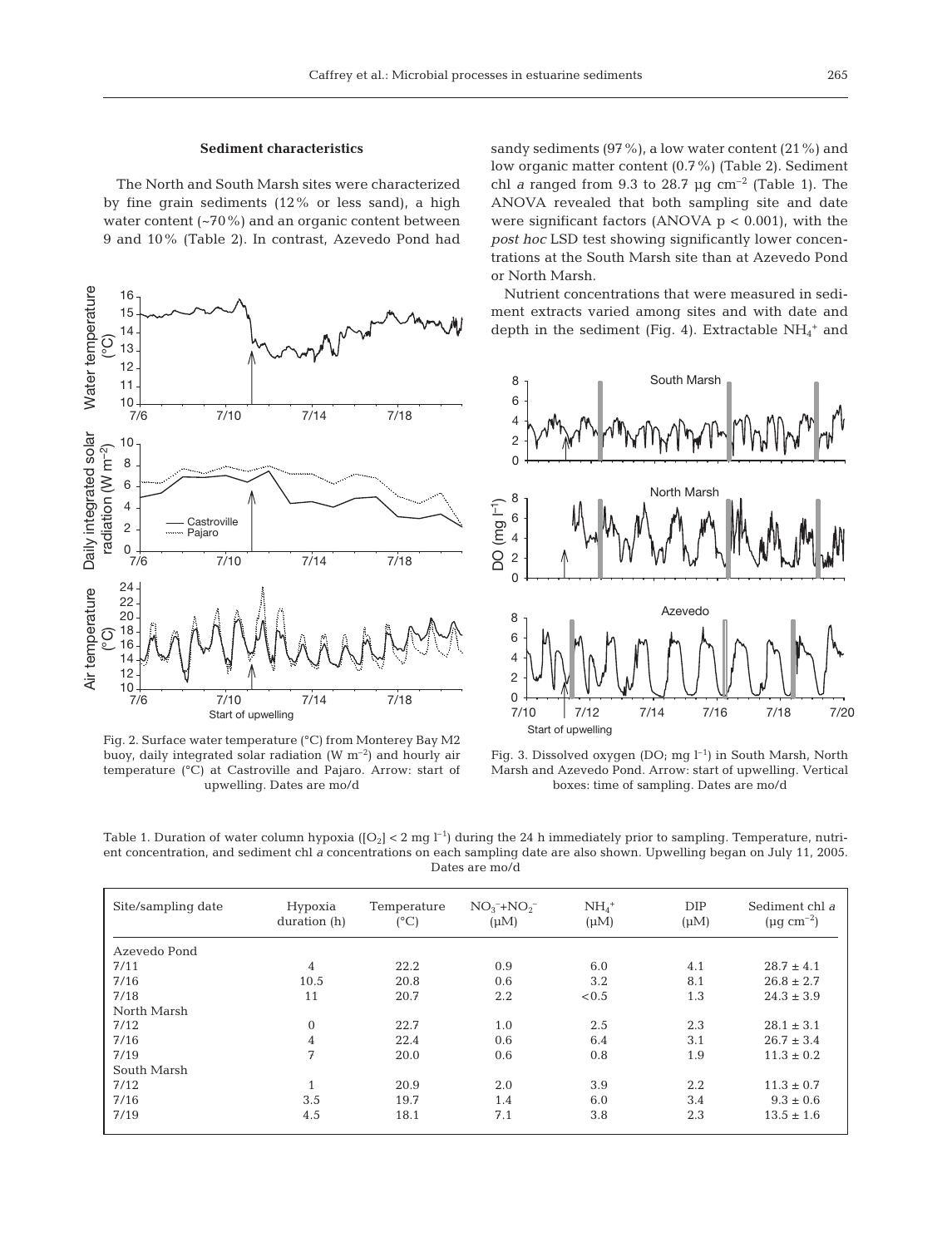$DIP$  concentrations were significantly correlated (r = 0.77,  $p = 0.02$ ). Site, date, depth, site  $\times$  date and site  $\times$ depth were all significant terms (ANOVA p < 0.001) for  $NH_4^+$ , while site, site  $\times$  date and site  $\times$  depth were the significant terms for DIP. Both nutrients had significantly higher concentrations in Azevedo Pond and at North Marsh than at South Marsh. Both nutrients sig-

Table 2. Sediment characteristics: percent sand, water, and organic matter content at 0–1 cm depth from the 3 sites. Mean ± SE for water and organic matter content

| Site         | $%$ Sand |            | % Water % Organic matter |
|--------------|----------|------------|--------------------------|
| Azevedo Pond | 97       | $21 + 0.4$ | $0.8 + 0.1$              |
| North Marsh  | 12       | $74 + 2.4$ | $10.2 + 1.8$             |
| South Marsh  |          | $68 + 1.4$ | $9.1 + 0.2$              |

nificantly increased with depth at the North Marsh site, where  $NH_4^+$  concentration in the 2–4 cm depth interval exceeded 600 nmol cm–3 and DIP concentrations exceeded 60 nmol  $cm^{-3}$  (Fig. 4). Site and depth were significant terms (ANOVA  $p < 0.001$ ) for  $NO<sub>3</sub><sup>-</sup>$ + NO2 – , with significantly higher concentrations above 1 cm than below it. Concentrations were highest at Azevedo, intermediate at South Marsh and lowest at North Marsh.

Solid phase  $Fe^{2+}$  and  $Fe^{3+}$  concentrations generally showed an inverse depth distribution, with higher  $Fe<sup>3+</sup>$ in the 0–1 cm layer compared to deeper layers  $(1-4 \text{ cm})$  and higher Fe<sup>2+</sup> in the 2–4 cm layer compared to the 0–1 cm layer (Fig. 5). Site, date and depth were significant terms for  $Fe^{3+}$  (ANOVA p < 0.001).  $Fe^{3+}$  was significantly higher at the South Marsh site than at North Marsh or Azevedo Pond, the latter 2 sites being



Fig. 4. Extractable  $NH_4$ +,  $NO_3^-$ + $NO_2^-$  and DIP concentrations (means  $\pm$  SE) in Elkhorn Slough sediments. Overlying water concentrations are plotted at 0 cm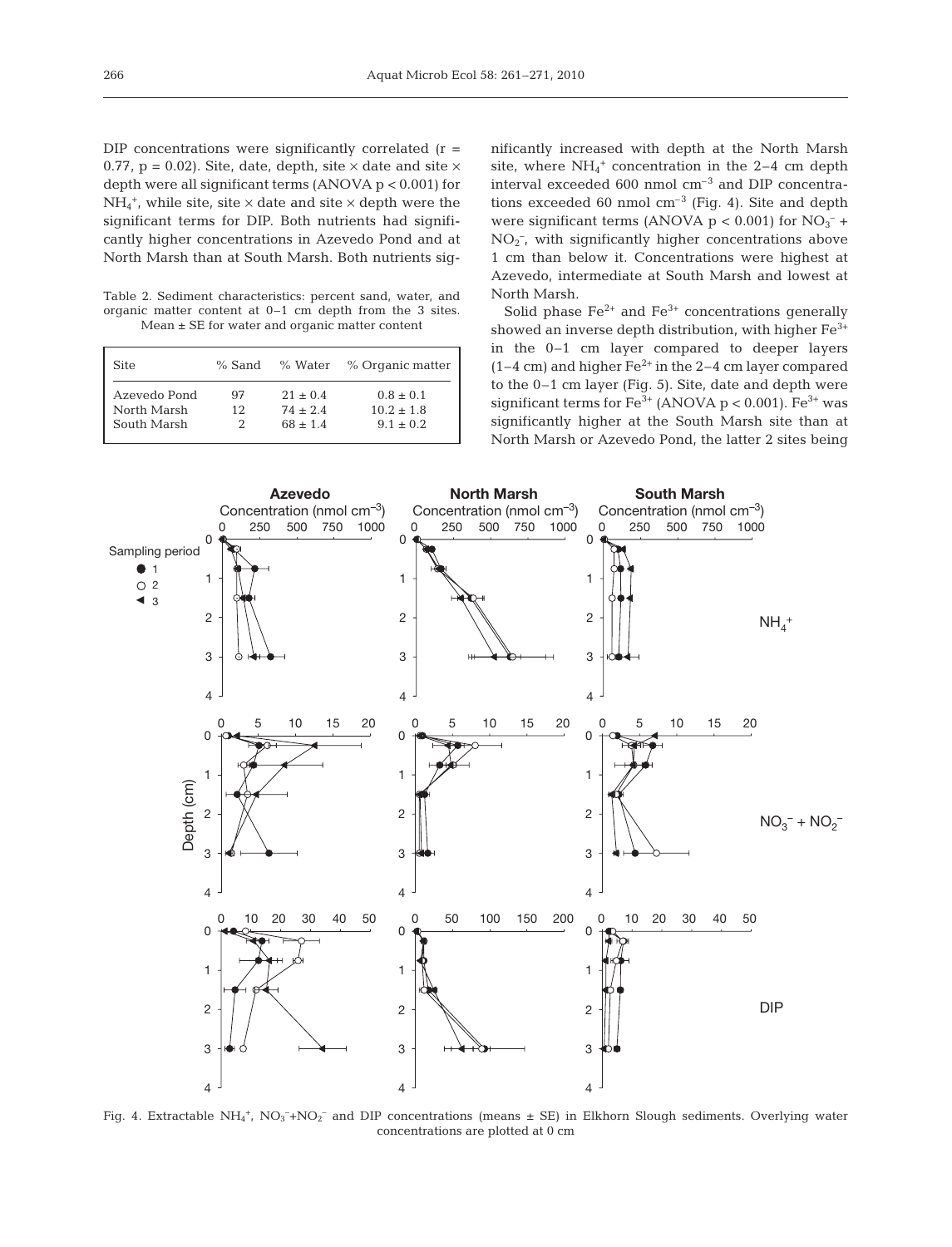more hypoxic than South Marsh (Table 1). Fe<sup>3+</sup> was significantly lower on the third sampling date after upwelling was well established, compared to the first 2 sampling dates. Site, date, depth and site  $\times$  day were all significant terms for  $Fe^{2+}$  (ANOVA p < 0.001). Solid phase Fe2+ concentrations were highest at North Marsh, intermediate at South Marsh and lowest at Azevedo Pond (Fig. 5). Site, date, and all interaction terms were significant for sulfide (ANOVA  $p < 0.001$ ). Pore water sulfide concentrations were highest at North Marsh, intermediate at Azevedo Pond and lowest at South Marsh (Fig. 5). Pore water sulfide was negatively correlated with PAR  $(r = -0.69, p = 0.04)$  and significantly increased over the sampling period as upwelling intensified.

The first 3 components of the PCA explained 77% of the variation in the samples. The sites were separated along the first component, which explained 38% of the variation. This axis was dominated by salinity, sediment chl *a*, sediment water content and extractable DIP. Samples from the Azevedo Pond site were characterized by high salinity, sediment chl *a* and extractable P and lower water content than samples from South Marsh, while North Marsh samples were intermediate. The second axis, which explained 26% of the variation, was dominated by PAR, temperature, DO and pore water sulfide and showed how conditions in the Slough changed from a more oxidized to a less oxidized water column and sediment over the period of upwelling. The third axis, which explained 13% of the variation, was dominated by overlying water  $NO<sub>3</sub><sup>-</sup>+NO<sub>2</sub><sup>-</sup>$  concentration, extractable  $NH<sub>4</sub><sup>+</sup>,$  and solid phase  $Fe<sup>3+</sup>$ .



Fig. 5. Solid phase Fe<sup>2+</sup> and Fe<sup>3+</sup> (means  $\pm$  SE, µmol g<sup>-1</sup> dry wt) and pore water S<sup>2-</sup> concentrations (mM) in sediments from Elkhorn Slough study sites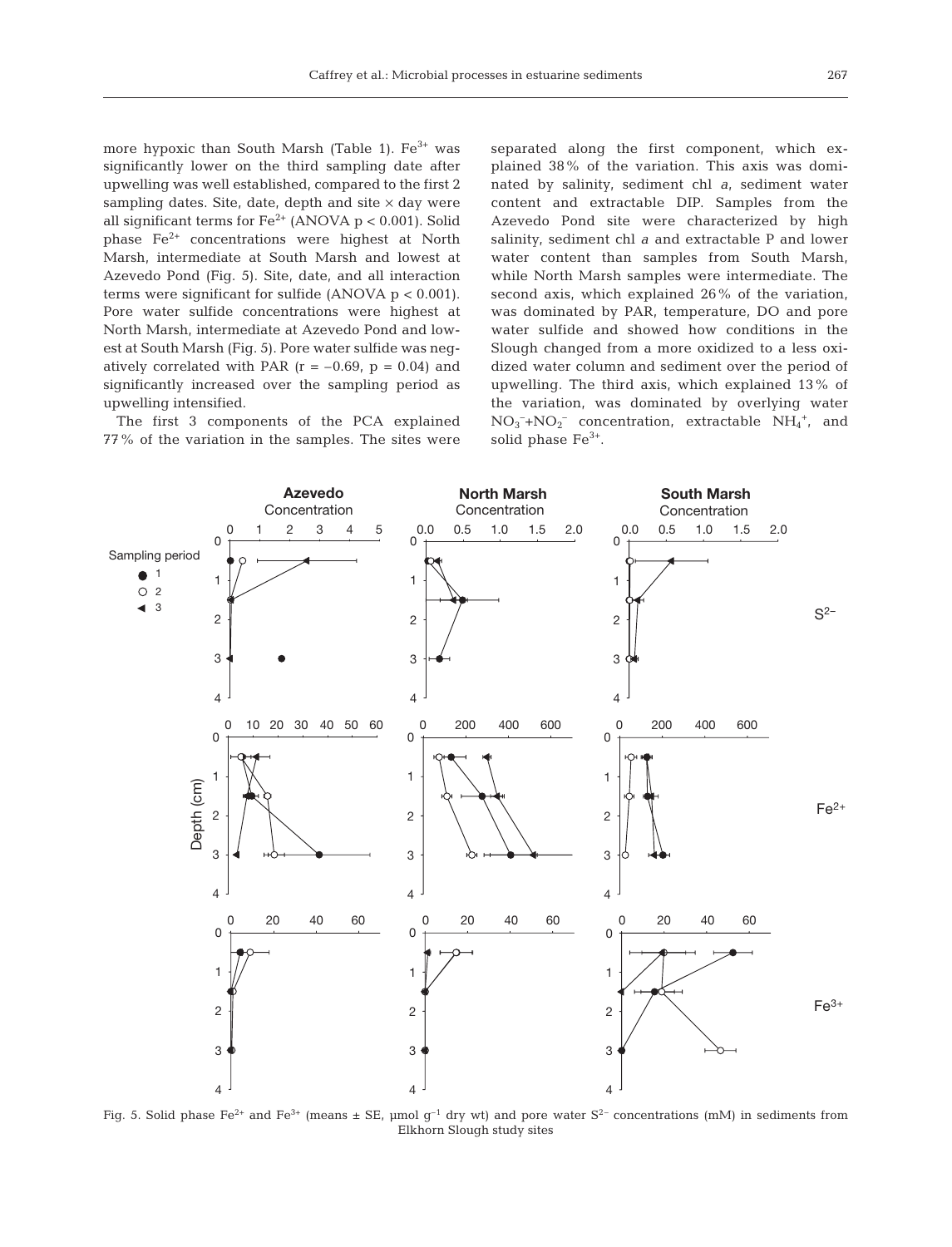

Fig. 6. Daily integrated photosynthetically active radiation (PAR;  $\mu$ mol m<sup>-2</sup> s<sup>-1</sup>) and potential nitrification rates (means  $\pm$  SE, nmol cm<sup>-3</sup> h<sup>-1</sup>). Arrow: start of upwelling. Dates are m/dd

## **Microbial processes**

Potential nitrification rates ranged from 2.6 to 490 nmol  $cm^{-3}$  h<sup>-1</sup>, with the highest rates being in North Marsh during the initial sampling just when upwelling began to affect the Slough (Fig. 6). Rates were significantly different among the 3 sites, with the highest rates being at North Marsh and the lowest being at Azevedo Pond (ANOVA p < 0.001). Potential nitrification was lowest at both Azevedo Pond and North Marsh on July 16, 2005, and increased slightly several days later, while rates at South Marsh declined throughout the 8 d period (Fig. 6). Potential nitrification was negatively correlated with PCA component 2 (Fig. 7;  $r = -0.73$ ,  $p < 0.02$ ), suggesting that nitrifiers were less active at low DO and high pore water sulfide.

Sediment oxygen consumption, denitrification and benthic nutrient fluxes were similar between Azevedo and South Marsh sites (Table 3). Sediment oxygen consumption was between 28 and 29 mmol  $m^{-2} d^{-1}$ .  $NO<sub>3</sub><sup>-</sup>+NO<sub>2</sub><sup>-</sup> fluxes were negative, indicating uptake by$ sediments, while NH<sub>4</sub><sup>+</sup> fluxes were positive. DIP fluxes in Azevedo were not significantly different from 0, while fluxes in South Marsh were negative (net uptake by the sediment). The differences between the 2 sites were not significantly different for any of the flux measurements (*t*-test  $p > 0.20$ ). Diffusive  $NH_4^+$  fluxes that were calculated based on pore water gradients were similar to fluxes measured in core incubations (data not shown). Site was a significant term  $(ANOVA p = 0.01)$ , PAR Daily integrated PAR  $(\mu$ mol m<sup>-2</sup> s<sup>-1</sup>) integrated  $m^{-2}$ Jumol Daily i

with significantly higher diffusive  $\mathrm{NH}_4{}^+$ fluxes in North Marsh than in South Marsh or Azevedo. Denitrification rates were 2.0 and 5.7 mmol  $m^{-2} d^{-1}$  in South Marsh and Azevedo, respectively, but were not significantly different *(t*-test  $p > 0.20$ .

# **Upwelling effects on microbial processes**

Coastal upwelling has a significant impact on estuaries. Upwelling water with high  $NO_3^- + NO_2^-$  concentrations can be the dominant source of nutrients to Pacific coast estuaries during the summer dry season when river inputs are minimal (Colbert & McManus 2003, Hickey & Banas 2003, Chapin et al. 2004). Upwelling and transport of organic carbon from offshore can also fuel respiration within estuaries (Smith & Hollibaugh 1997). In Elkhorn Slough, we observed decreasing DO concen-

trations, which we hypothesize to be a communitylevel response by the microphytobenthos to lower irradiance during a period of summer upwelling. High chl *a* concentrations in surface sediments indicate the presence of an active microphytobenthic community that is capable of enhancing DO levels in surficial sediments. Thick mats of *Ulva lactuca* and *Enteromorpha intestinalis* are also common on Elkhorn Slough mudflats (Zimmerman & Caffrey 2002). However, as PAR decreases, so do photosynthesis and the thickness of the oxic zone in sediments (Krause-Jensen et al. 1996, Porubsky et al. 2009). Declines in PAR during this upwelling period in Elkhorn Slough led to increased



Fig. 7. Potential nitrification rates (nmol  $cm^{-3}$  h<sup>-1</sup>) versus PC axis 2. PAR: photosynthetically active radiation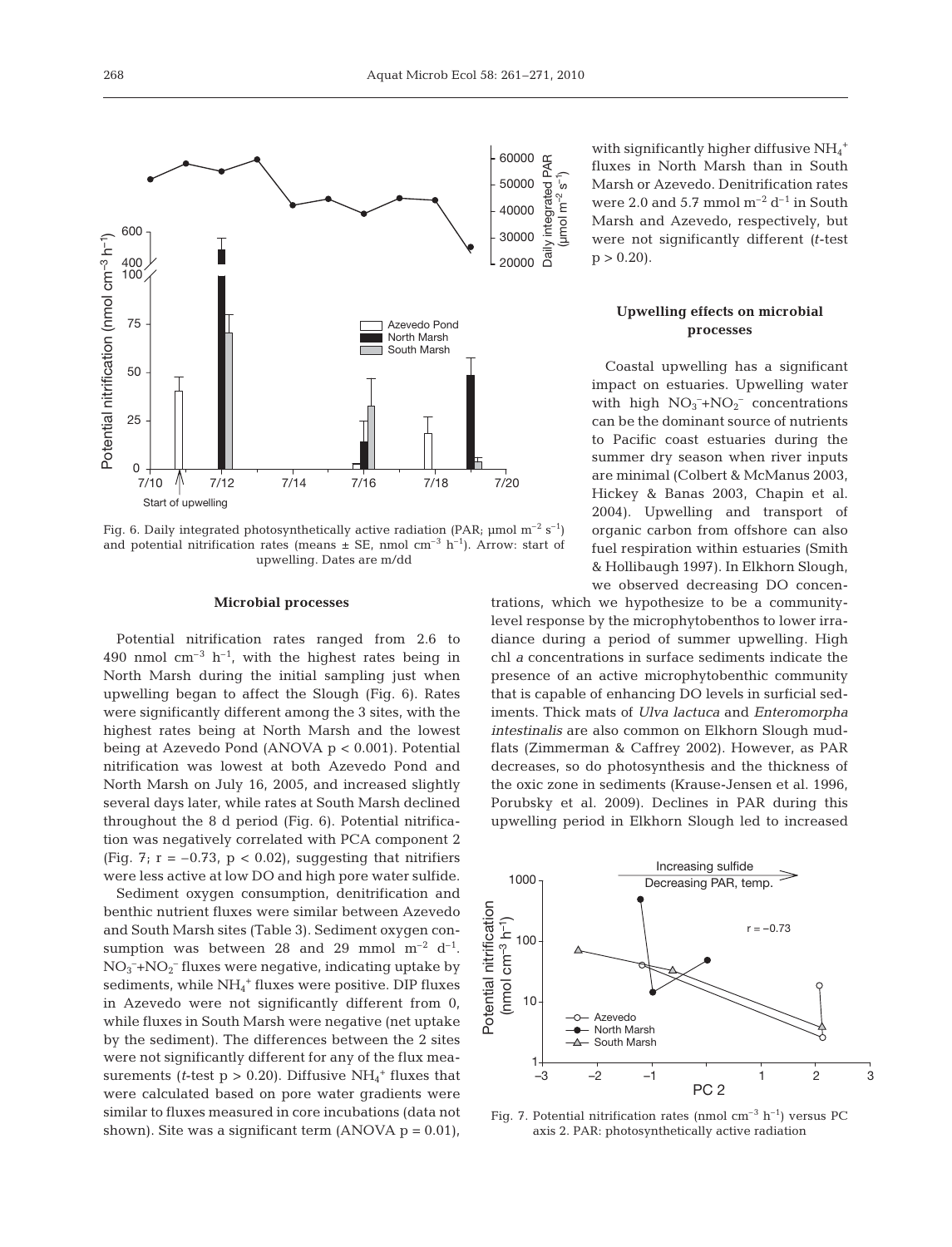| Month            | SOC.                   |                               |                                     | $NH4+$                                                                 | <b>DIP</b>                          | Source                                         |
|------------------|------------------------|-------------------------------|-------------------------------------|------------------------------------------------------------------------|-------------------------------------|------------------------------------------------|
| 7/2005           | $28.1 \pm 5.36$        | $5.74 \pm 2.52$               | $-1.63 \pm 0.31$                    | $2.10 \pm 1.58$                                                        | $0.39 \pm 0.60$                     | This study<br>This study                       |
| 9/1994           | $73 \pm 15$            | nd                            | $-1.1 \pm 0.3$                      | $4.8 \pm 1.1$                                                          | $-1.0 \pm 0.3$                      | Caffrey (2002)                                 |
| 9/1994           | $51 \pm 6$             | nd                            | $0.5 \pm 0.2$                       | $2.1 \pm 0.3$                                                          | $0.1 \pm 0.3$                       | Caffrey (2002)<br>Caffrey (2002)               |
| 7/1999<br>7/1999 | $49.5 \pm 29.6$<br>7.3 | nd<br>nd                      | $4.30 \pm 16.01$<br>$-0.55 \pm 1.0$ | $0.1 \pm 4.1$<br>$1.4 \pm 1.3$                                         | $-5.55 \pm 2.75$<br>$-0.11 \pm 0.1$ | Caffrey et al. (2002)<br>Caffrey et al. (2002) |
|                  | 7/2005<br>9/1994       | $29.1 \pm 6.63$<br>$24 \pm 4$ | $1.96 \pm 0.63$<br>nd               | Denitrification $NO_3^- + NO_2^-$<br>$-1.22 \pm 0.46$<br>$1.1 \pm 0.1$ | $2.52 \pm 1.52$<br>$1.0 \pm 0.5$    | $-0.25 \pm 0.11$<br>$-0.8 \pm 0.3$             |

Table 3. Sediment oxygen consumption (SOC), denitrification and benthic fluxes of  $NO_3^-+NO_2^-$ ,  $NH_4^+$  and DIP (means  $\pm$  SE) in mmol  $m^{-2}$  d<sup>-1</sup> at Azevedo Pond and South Marsh from this study and previous dry season measurements in Elkhorn Slough. Negative values are fluxes into the sediments. nd: not determined

hypoxia in the water column, a decline in aerobic sediment processes such as nitrification, and reduced levels of oxidized constituents such as solid phase Fe3+ at the same time that pore water sulfide concentrations were increasing. This decline in solid phase  $Fe<sup>3+</sup>$  concentrations could be the result of enhanced iron and sulfate reduction or decreased iron oxidation in the surface layer or both. These changes were more apparent at the South Marsh site, which is closer to the coast than more inland sites like Azevedo Pond.

Solid phase  $Fe<sup>3+</sup>$  may reduce the inhibitory effects of sulfide on nitrification by binding sulfide and keeping it from building up in pore water (Dollhopf et al. 2005). Dollhopf et al. (2005) found that an  $Fe<sup>3+</sup>$  inventory of ~2000 mmol  $m^{-2}$ , which is ~3× higher than the highest Fe3+ inventory in Elkhorn Slough, protected nitrifiers from inhibition by sulfide. Despite relatively low  $Fe<sup>3+</sup>$ concentrations and the appearance of sulfide in surficial sediments, nitrification was not completely inhibited in Elkhorn Slough. While the potential nitrification rates we measured were lower than rates in sediments that do not become hypoxic or anoxic (Caffrey et al. 2003), the Elkhorn Slough nitrifying community appears to be capable of adjusting to changing environmental conditions, specifically of tolerating low levels of sulfide. Laboratory experiments have shown that the activity of nitrifiers in sediments is inhibited at sulfide concentrations between 0.1 (Joye & Hollibaugh 1995) and 1 mmol  $l^{-1}$  (Dollhopf et al. 2005) when  $Fe^{3+}$  concentrations are low.

One possibility is that different members of the nitrifying community may be responsible for nitrification under different sets of environmental conditions. The AOA sequences that were isolated in this study were similar to other observations in Elkhorn Slough reported by Francis et al. (2005). In contrast to previous studies in Elkhorn Slough, the AOB sequences that were recovered during this study were more distantly related to the previously found *Nitrosomonas* or *Nitrosospira* sequences (Caffrey et al. 2003), but were similar to sequences found in other coastal environments. The South Marsh clones were most similar to *Nitrosospira*, while North Marsh clones were most similar to *Nitrosomonas* sp. Nm 143.

While we do not know which of these groups was responsible for nitrification at the different sites, quantitative PCR from these sites showed that AOA *amoA* genes were 13× more abundant than AOB *amoA* genes at North Marsh (Caffrey et al. 2007a), which is the site with the highest potential nitrification rates. The abundance of the 2 groups was comparable at South Marsh (1.2 AOB:1 AOA), while AOB *amoA* were 5× more abundant than AOA *amoA* at Azevedo Pond (Caffrey et al. 2007a), which had the lowest potential nitrification rates of the 3 sites. This suggests that different groups might have been responsible for nitrification as environmental conditions changed during this upwelling event. High abundances of AOB have been associated with high nitrification rates in several estuaries (Cebron et al. 2003, Bernhard et al. 2007), while nitrification rates are correlated with AOA *amoA* abundance in oceanic water columns (Wuchter et al. 2006, Lam et al. 2007) and in some estuarine sediments (Caffrey et al. 2007a). While high abundances of AOA *amoA* have been measured at low DO levels (Coolen et al. 2007, Lam et al. 2007), the question remains open whether AOA can nitrify at DO concentrations as low as those at which AOB can (Sliekers et al. 2005).

Benthic fluxes that were measured in this study are in the range of previous measurements at similar Elkhorn Slough sites (Table 3; Caffrey 2002, Caffrey et al. 2002) and similar to fluxes measured in other estuarine systems (Cowan et al. 1996, Feuillet-Girard et al. 1997, Dalsgaard 2003). Benthic fluxes in shallow photic estuaries like Elkhorn Slough are controlled by redox and light conditions.  $NO_3^- + NO_2^-$  fluxes were into sediments at both of our study sites, indicating that  $NO_3^- + NO_2^-$  production by nitrification was low relative to  $NO<sub>3</sub><sup>-</sup>$  removal by processes such as denitrification (Table 3). The direction of  $NO<sub>3</sub><sup>-</sup>$  fluxes changes from out of sediments during aerobic conditions to into sediments during hypoxia (Cowan et al. 1996), presumably due to reduced nitrification, although increased demand for an alternative terminal electron acceptor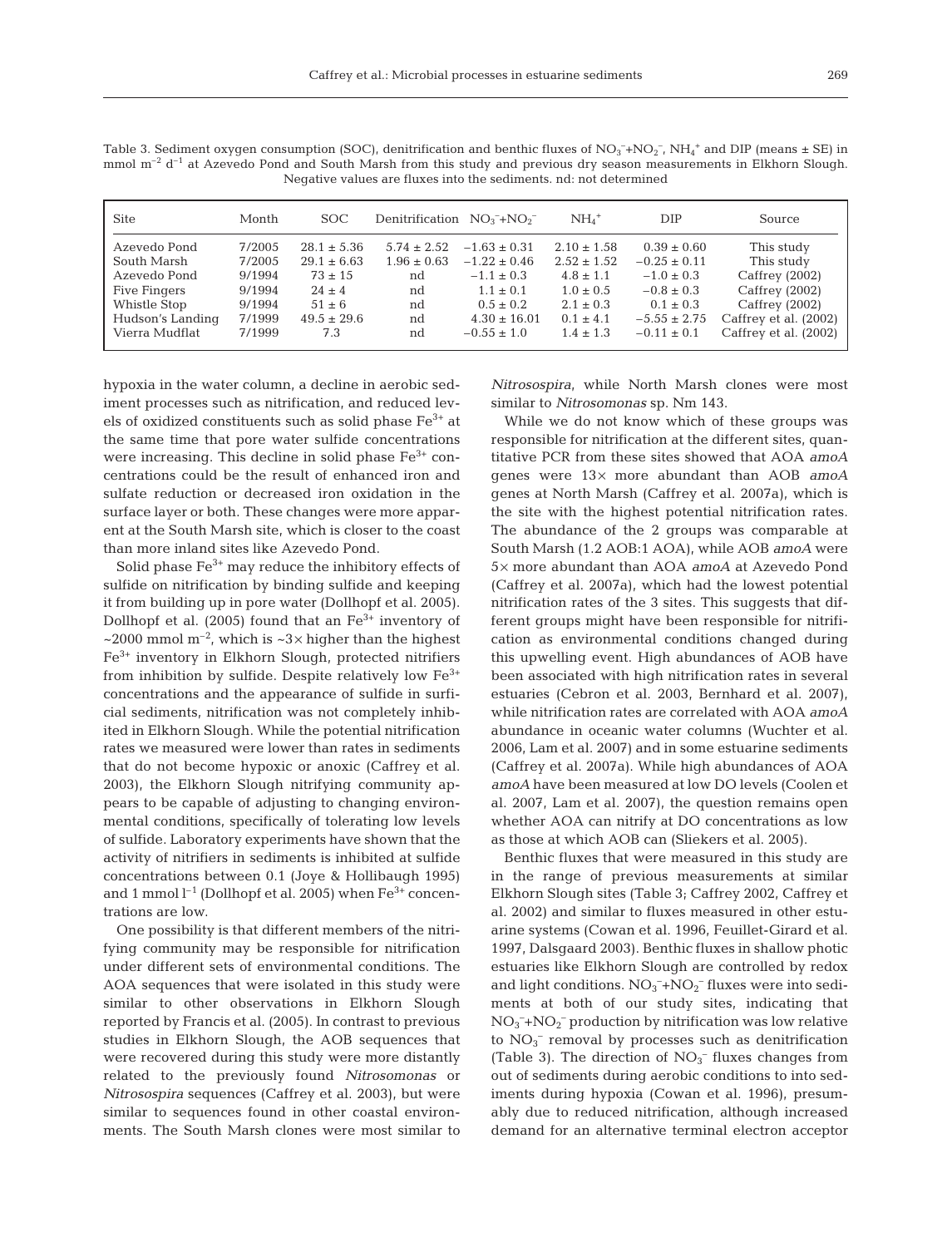to support benthic respiration may also be a factor under hypoxic conditions. Inhibition of nitrification may also reduce denitrification rates (Kemp et al. 1990) and anammox in systems with low concentrations of NO3 – in the overlying water. Similarly, hypoxic conditions can lead to the release of DIP from sediments as P bound to Fe oxides is released when  $Fe<sup>3+</sup>$  is reduced (Koop et al. 1990, Hietanen & Lukkari 2007).  $NH_4^+$ fluxes that were measured in intact cores and those calculated from extractable NH<sub>4</sub><sup>+</sup> concentrations were  $\triangleright$  Caffrey JM, Harrington NE, Solem I, Ward BB (2003) Biogeosimilar and showed little change over time. Given that NH4 <sup>+</sup> can be released during aerobic decomposition, fermentation or sulfate reduction (Canfield et al. 2005), NH4 <sup>+</sup> fluxes may be less sensitive to changing redox conditions than other fluxes.

This study shows how changing light conditions during an upwelling event affect microbial processes and sediment biogeochemistry in Elkhorn Slough. In shallow photic estuaries, the activity of microphytobenthos, specifically the oxidation of surface sediments, has a major impact on microbial processes and potentially on the microbial community. Small reductions in irradiance, whether from fog caused by upwelling, or from increases in turbidity due to sediment resuspension, lead to lower water column DO concentrations and reduced sediment redox potential, ultimately inhibiting aerobic microbial processes such as nitrification. As a result, eutrophic shallow estuaries like Elkhorn Slough are delicately poised such that their sediment biogeochemistry responds quickly to relatively small changes in the light environment.

*Acknowledgements*. We thank K. Wasson of Elkhorn Slough National Estuarine Research Reserve, and B. Kauffman and K. Coale of Moss Landing Marine Laboratories for logistical support. E. Van Dyke provided a map of our study sites. We also thank K. Smith and T. Martin for assistance in the field and laboratory; A. deR. S. Young for assistance in the laboratory; the Wetlands Research Laboratory for analytical support; and R. Devereux and 3 anonymous reviewers for comments on this manuscript. Temperature data from the M2 buoy was provided by the Monterey Bay Aquarium Research Institute. This work was funded by National Science Foundation grants to J.M.C. (OCE-0352221) and J.T.H. (OCE-0352216).

#### LITERATURE CITED

- Ammerman J (2003) Determination of orthophosphate by flow injection analysis. QuikChem Method 31-115-01-1-I for Lachat Instruments. Milwaukee, WI
- ▶ Beck NG, Bruland KW (2000) Diel biogeochemical cycling in a hyperventilating shallow estuarine environment. Estuaries 23:177–187
- ▶ Beman JM, Popp BN, Francis CA (2008) Molecular and biogeochemical evidence for ammonia oxidation by marine Crenarchaeota in the Gulf of California. ISME J 2:429–441
- ▶ Bernhard AE, Tucker J, Giblin AE, Stahl DA (2007) Functionally distinct communities of ammonia-oxidizing bacteria

along an estuarine salinity gradient. Environ Microbiol 9: 1439–1447

- Caffrey JM (2002) Chapter 12. Biogeochemical cycling. In: Caffrey JM, Brown M, Tyler B, Silberstein M (eds) Changes in a California Estuary: an ecosystem profile of Elkhorn Slough. Elkhorn Slough Foundation, Moss Landing, CA, p 215–236
- ► Caffrey JM, Harrington NE, Ward BB (2002) Biogeochemical processes in a small California estuary. 1. Benthic fluxes and pore water constituents reflect high nutrient freshwater inputs. Mar Ecol Prog Ser 233:39–53
- chemical processes in a small California estuary. 2. Nitrification activity, community structure and role in nitrogen budgets. Mar Ecol Prog Ser 248:27–40
- ► Caffrey JM, Bano N, Kalanetra K, Hollibaugh JT (2007a) Ammonia oxidation and ammonia-oxidizing Bacteria and Archaea from estuaries with differing histories of hypoxia. ISME J 1:660–662
- ► Caffrey JM, Chapin TP, Jannasch HW, Haskins JC (2007b) High nutrient pulses, tidal mixing and biological response in a small California estuary: variability in nutrient concentrations from decadal to hourly time scales. Estuar Coast Shelf Sci 71:368–380
	- Canfield DE, Kristensen E, Thamdrup B (2005) Aquatic geomicrobiology, Vol 48. Elsevier, London
- ► Cebron A, Berthe T, Garnier J (2003) Nitrification and nitrifying bacteria in the Lower Seine River and Estuary (France). Appl Environ Microbiol 69:7091–7100
- ► Chapin TP, Caffrey JM, Jannasch HW, Coletti L, Haskins JC, Johnson K (2004) Nitrate sources and sinks in Elkhorn Slough, CA: results from continuous *in situ* nitrate analyzers. Estuaries 27:882–894
- ► Colbert D, McManus J (2003) Nutrient biogeochemistry in an upwelling-influenced estuary of the Pacific Northwest (Tillamook Bay, Oregon, USA). Estuaries 26: 1205–1219
- ► Coolen MJL, Abbas B, van Bleijswijk J, Hopmans EC, Kuypers MMM, Wakeham SG, Sinninghe Damste JS (2007) Putative ammonia-oxidizing Crenarchaeota in suboxic waters of the Black Sea: a basin-wide ecological study using 16S ribosomal and functional genes and membrane lipids. Environ Microbiol 9:1001–1016
- ▶ Cowan JL, Pennock JR, Boynton WR (1996) Seasonal and interannual patterns of sediment-water nutrient and oxygen fluxes in Mobile Bay, Alabama (USA): regulating factors and ecological significance. Mar Ecol Prog Ser 141: 229–245
	- Dalsgaard T (2003) Benthic primary production and nutrient cycling in sediments with benthic microalgae and transient accumulation of macroalgae. Limnol Oceanogr 48: 2138–2150
	- Diamond DH (1997) Determination of nitrate in brackish or seawater by flow injection analysis. QuikChem Method 31-107-04-1-A for Lachat Instruments. Milwaukee, WI
- ► Diaz RJ, Rosenburg R (2008) Spreading dead zones and consequences for marine ecosystems. Science 321:926–929
- Dollhopf SL, Hyun JH, Smith AC, Adams HJ, O'Brien S, ➤ Kostka JE (2005) Quantification of ammonium-oxidizing bacteria and factors controlling nitrification in salt marsh sediments. Appl Environ Microbiol 71:240–246
- ▶ Feuillet-Girard M, Gouleau D, Blanchard G, Joassard L (1997) Nutrient fluxes on an intertidal mudflat in Marennes-Oleron Bay, and influence of the emersion period. Aquat Living Resour 10:49–58
	- Folk RL (1974) Petrology of sedimentary rocks. Hempill Publishing, Austin, Texas